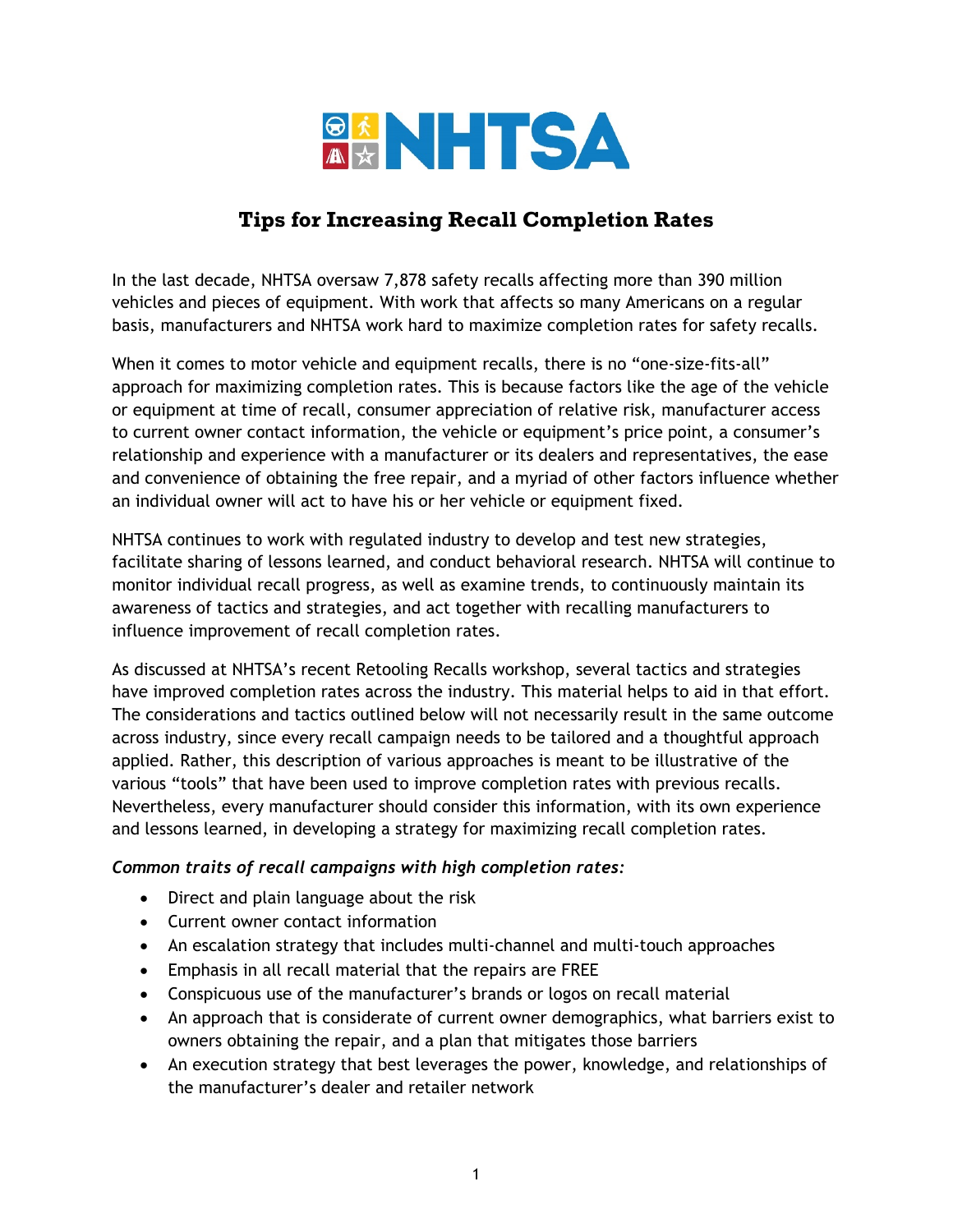## **Reaching Owners**

# *Sources for identifying owners and/or vehicles/equipment and using that information to inform engagement strategies*

- Purchaser, repair, and maintenance records of a manufacturer and those of its dealers, distributors, retailers and wholesalers
- State registration and titling records (vehicles and equipment with a VIN)
- Vehicle history reports provides potential touchpoints who may have records
- Loyalty programs and cards
- License plate recognition programs
- Consumer data sources and providers, including phone and electric company record providers
- Vehicle end-of-life or vehicle transition data providers
- Data visualization software to understand what groups are where and to develop targeted communication pieces

## *Opportunities for improving owner, purchaser, and vehicle/equipment data, and supporting a data-driven segmentation strategy*

- Convenient point- and time-of-sale registration (e.g., retailer opt-ins at checkout, photo texting, QR codes, incentives)
- Robust processes and systems for updating owner information at time of servicing and capturing that information from the service provider (e.g., asking at time of service how owners want to be contacted in the event of a safety recall)
- Regular updating of vehicle registration, titling, and end-of-life data from data sources
- Outbound messaging that assures the owner that data will not be shared or used for anything other than safety recall notices and robust compliance with that assurance
- Demographic data sources that provide or can be used to interpret owner demographics including age, household income, education level, religion, language preference, etc.

# *Effective messaging*

- Clear, concise, and accurate
- Personalized greeting ("Dear Mr. Smith" not "Dear Owner")
- The word "urgent" or other terms that convey urgency
- Emphasize wherever possible that the remedy is FREE
- Use high-impact graphics specific to the risk and/or the recalled vehicle or equipment (e.g., picture of the vehicle/equipment under recall, or the make, model, and model year of the vehicle under recall, including the color of that owner's car where possible).
- Prominently display the manufacturer's logo as well as that of the U.S. DOT and/or NHTSA (the latter are restricted to recalling manufacturers; do NOT encourage use by dealers).
- Prominently display the phone number owners should call to schedule a repair or request a refund.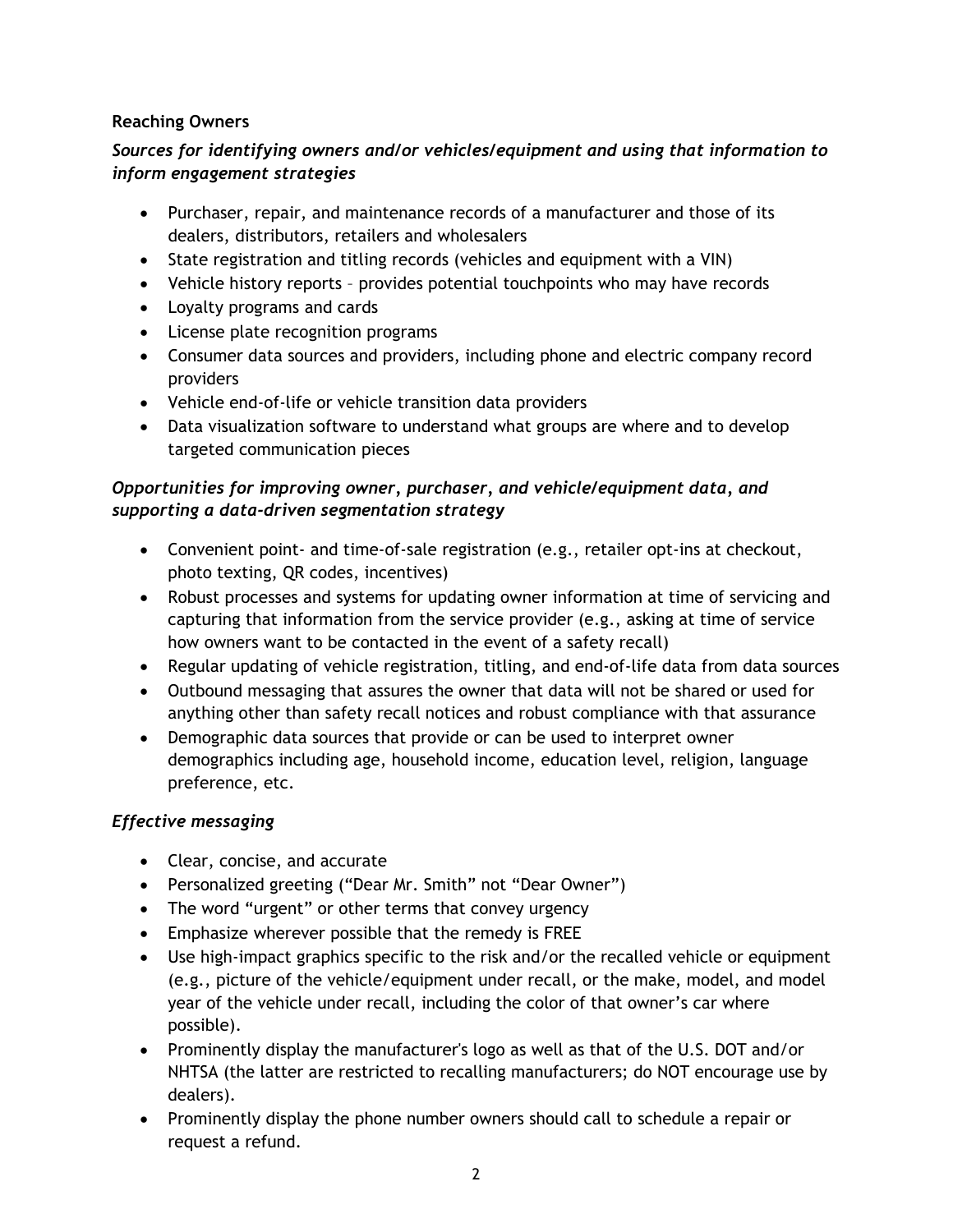- Include in every communication instructions for the consumer to report that they no longer own or use the vehicle/equipment and to report, if known, who does own or use it, or to whom it was sold or gifted.
- Do not use generic or low-impact images (e.g., scenic pictures or a computer).
- Do not use disclaimers or other language that mitigates the risk or the urgency (e.g., "no injuries have occurred to date," or "out of an abundance of caution we are recalling").
- Do not use technical or scientific jargon.

## **Ways to Communicate**

## *Utilizing a multi-channel and multi-touch approach*

- A multi-channel approach is a practice by which manufacturers communicate safety recalls via a variety of direct and indirect communication methods.
- Some examples of communication channels manufacturers have used:
	- $\circ$  Mailings using different sizing and mechanisms for delivery letters, postcards, third-party services (e.g., FedEx, UPS), certified mail, oversized mailers, etc.
	- o E-mails
	- o Text messaging
	- o Trade and enthusiast magazines
	- o Non-English language publications and media
	- o Sporting and local community events
	- o Social media
	- o Press conferences
	- o Websites and microsites
	- o Radio advertisements and PSAs
- A multi-touch approach is one where communications are delivered frequently and through multiple different channels that are integrated into their branding and messaging.
- Multi-touch approaches invoking a quickly timed, one-after-another set of outreaches have proved more effective than outreaches at established intervals (e.g., every few months, semi-annually)
- Motivating language

#### *Social media use and strategies*

- Often most useful as a supplemental strategy
- Repetitive messaging that shares look and feel of other channels' messaging
- Clear and direct communication of risk
- Call to action with clear next steps
- Add an image of consumer's vehicle or equipment (including, where possible, the color of the vehicle)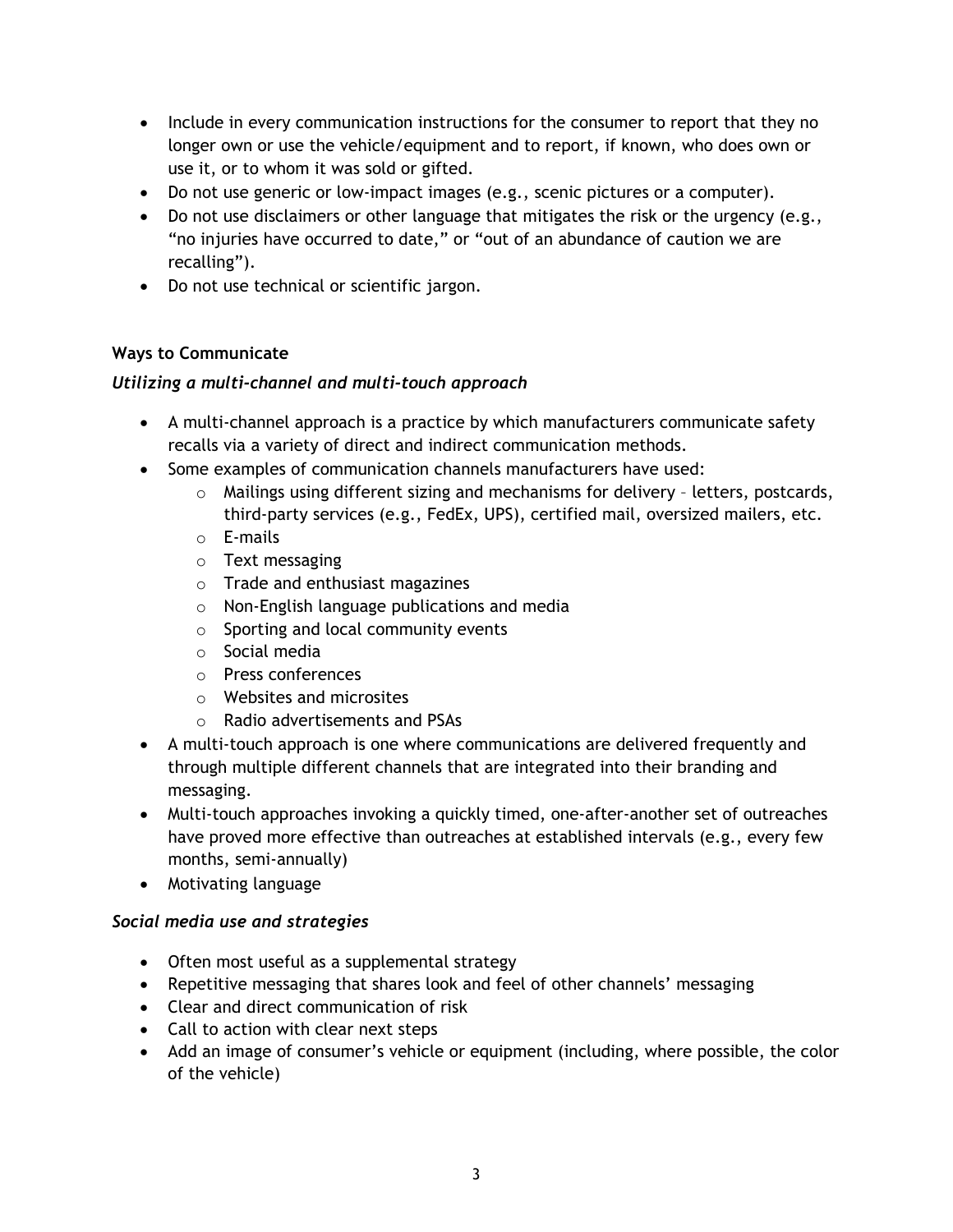- Have a customer service link or phone number conspicuously displayed, and have adequate staffing to support it.
- Offer ability to "tag" or forward message to others.
- Engage trusted or familiar sources to promote the message (local leader, local dealer or retailer).

#### *Retailer strategies*

- Develop a system that can identify recalled vehicles or equipment from sales histories and notify purchasers at e-mail, billing, and shipping addresses.
- Post posters on front doors (inside and outside facing).
- Post notices and warnings in aisles and areas where the vehicles or equipment are sold.
- Post notices online and on store apps; consider a dedicated and conspicuous space for safety recall notices and/or the area where the purchaser would go to reorder or purchase a similar vehicle or piece of equipment.

## **Completing Repairs**

# *Optimizing completion rates through franchised or other third parties (dealer, retailer, distributor, independent repair facility, etc.)*

- Use manufacturer's network to help carry the recall message and influence repairs.
- Provide manufacturer's network with owner contact information, material, subsidies, software, and other support needed to maximize marketing about the recall.
- Solicit manufacturer's network for what approaches they have used to influence and what outreach strategies they use.
- Use motivational tools, such as performance metrics and incentive programs and contests targeted at both management and staff.
- Aggressively monitor parts supply and usage and have a plan to be able to react quickly to disruptions.
- Communicate clearly and frequently information related to parts availability, particularly if parts are constrained.
- Be clear on what services the manufacturer is supporting to reduce owner inconvenience, and any restrictions on those services (e.g., towing or mobile repair for owners a certain minimum distance from a dealership)

#### *Ideas for reducing owner inconvenience and encouraging proactive consumer action*

- Mobile repair dealer or third-party executed options
- Repair-a-thons (pop-up repair sites at fairs, sporting events, etc.)
- Towing
- Free rental car
- Courtesy shuttles, taxis, and complimentary ride sharing services
- Incentives